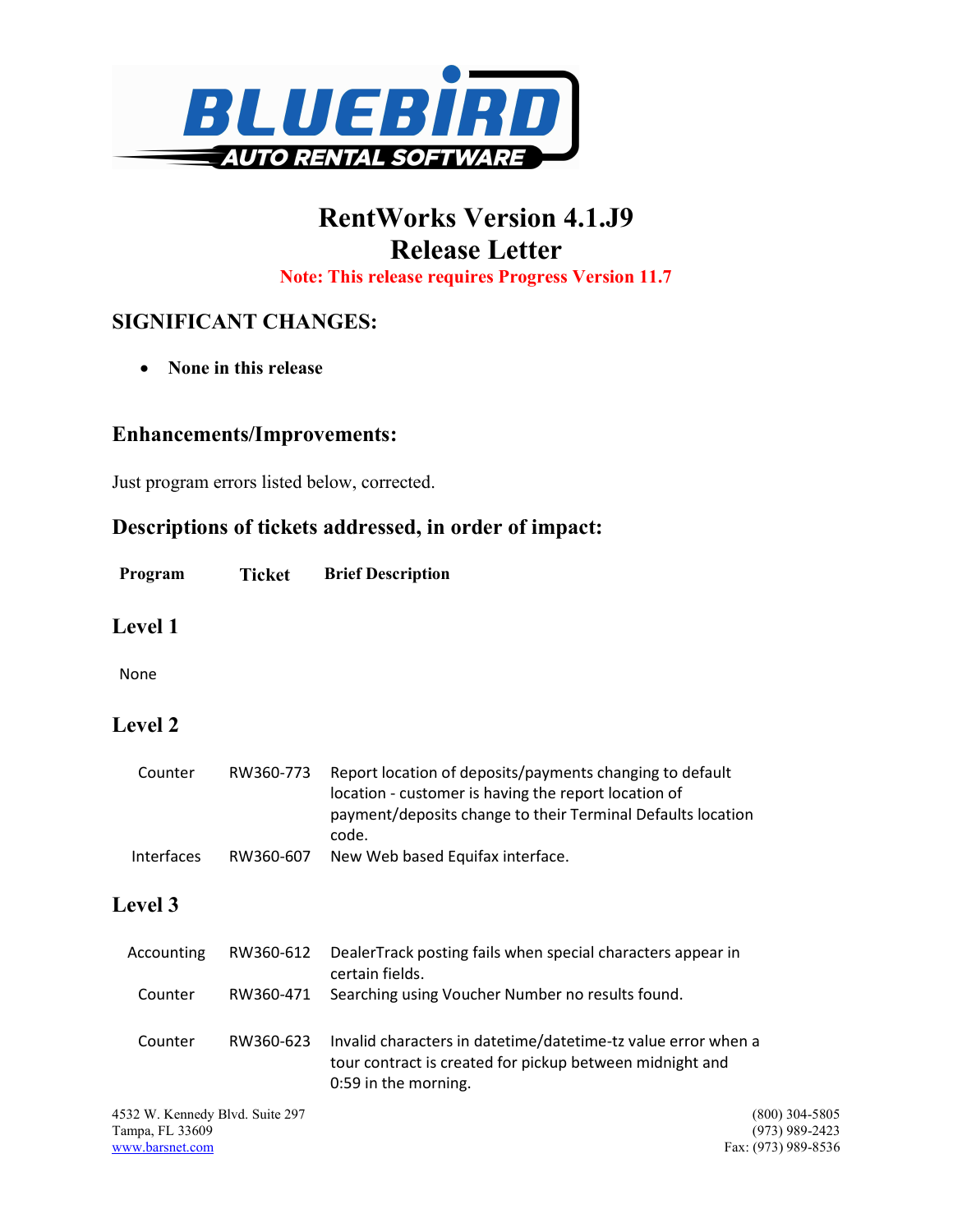| Counter     | RW360-792 | Unable to change a no-show reservation back to Open<br>reservation when a posted pre-paid payment exists. CF A1143 |
|-------------|-----------|--------------------------------------------------------------------------------------------------------------------|
| Counter     | RW360-653 | Rollover flag should not be enabled/editable AFTER the<br>contract has been created                                |
| Inquiries   | RW360-558 | Message Queue inquiry screen - the second date calendar<br>icon does not enter the date in the correct field.      |
| Maintenance | RW360-221 | Editing a sold vehicle and saving generates an error "Vehicle<br>record already exists"                            |
| Maintenance | RW360-771 | Time clock - remove popup annoying message when<br>attempting to modify another person's time clock record.        |
| Maintenance | RW360-825 | Company categories are <blank> in local company<br/>maintenance</blank>                                            |
| Reports     | RW360-834 | Claims Report. - Entering a start and end employee generates<br>a "bad Query" message.                             |
| <b>WLB</b>  | RW360-873 | Problem with WLB. PO Number not being assigned                                                                     |

## All tickets addressed.

| Area                                                                  | JIRA#     | <b>Brief Description</b>                                                                                                                                                                 |                                                           |
|-----------------------------------------------------------------------|-----------|------------------------------------------------------------------------------------------------------------------------------------------------------------------------------------------|-----------------------------------------------------------|
| Counter                                                               | RW360-155 | Thrifty Panama invoicing enhancement                                                                                                                                                     |                                                           |
| Maintenance                                                           | RW360-221 | Editing a sold vehicle and saving generates an error "Vehicle<br>record already exists"                                                                                                  |                                                           |
| Counter                                                               | RW360-471 | Searching using Voucher Number no results found.                                                                                                                                         |                                                           |
| Inquiries                                                             | RW360-558 | Message Queue inquiry screen - the second date calendar<br>icon does not enter the date in the correct field.                                                                            |                                                           |
| Interfaces                                                            | RW360-607 | New Web based Equifax interface.                                                                                                                                                         |                                                           |
| Accounting                                                            | RW360-612 | DealerTrack posting fails when special characters appear in<br>certain fields.                                                                                                           |                                                           |
| Counter                                                               | RW360-623 | Invalid characters in datetime/datetime-tz value error when a<br>tour contract is created for pickup between midnight and<br>0:59 in the morning.                                        |                                                           |
| Counter                                                               | RW360-653 | Rollover flag should not be enabled/editable AFTER the<br>contract has been created                                                                                                      |                                                           |
| Maintenance                                                           | RW360-771 | Time clock - remove popup annoying message when<br>attempting to modify another person's time clock record.                                                                              |                                                           |
| Counter                                                               | RW360-773 | Report location of deposits/payments changing to default<br>location - customer is having the report location of<br>payment/deposits change to their Terminal Defaults location<br>code. |                                                           |
| Counter                                                               | RW360-792 | Unable to change a no-show reservation back to Open<br>reservation when a posted pre-paid payment exists. CF A1143                                                                       |                                                           |
| Maintenance                                                           | RW360-825 | Company categories are<br>blank> in local company                                                                                                                                        |                                                           |
| 4532 W. Kennedy Blvd. Suite 297<br>Tampa, FL 33609<br>www.barsnet.com |           | $\overline{c}$                                                                                                                                                                           | $(800)$ 304-5805<br>(973) 989-2423<br>Fax: (973) 989-8536 |